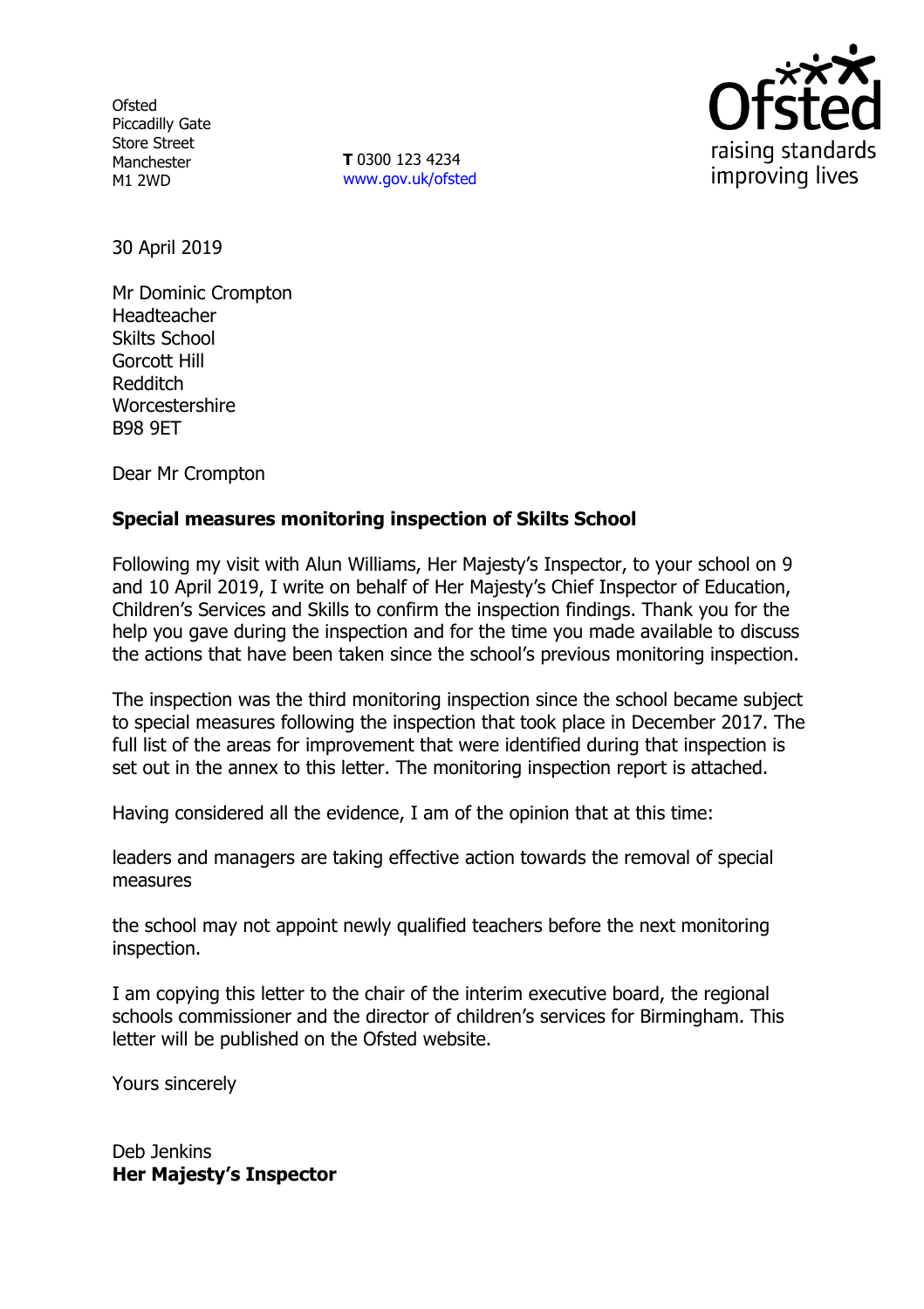

### **Annex**

# **The areas for improvement identified during the inspection that took place in December 2017**

- As a matter of urgency, improve pupils' behaviour and their safety by:
	- minimising the use of physical intervention
	- carefully monitoring the use and appropriateness of physical intervention
	- tracking behaviour incidents with more rigour, analysing the tracking information to discern any patterns and trends and responding accordingly
	- putting in place interventions as necessary to help pupils manage and improve their behaviour
	- providing staff with training so they properly understand and respond appropriately to pupils' challenging behaviour
	- supporting teachers to devise effective strategies for the management of pupils with particularly challenging behaviour.
- **IMPROVE THE QUALITY OF leadership and management by ensuring that:** 
	- safeguarding procedures are clearly understood and adhered to by all staff, especially in relation to making a written record of any concerns
	- governors have an in-depth understanding of the school's strengths and areas for development, and contribute fully to the school's strategic direction
	- all pupils have their full entitlement to a broad and balanced curriculum which meets their individual needs
	- the curriculum and teaching are carefully adapted for those pupils who are not thriving and progressing with the current offer
	- leaders carefully monitor and evaluate the use of additional funding for disadvantaged pupils so that it is used well to help them make good progress
	- leadership is more effectively distributed so that middle leaders have a wider impact on pupils' achievement across the school.
- Ensure that teaching is at least consistently good and leads to good outcomes by:
	- raising teachers' expectations of what pupils can achieve
	- identifying gaps in pupils' basic literacy and numeracy skills, and addressing these rapidly
	- providing work which is more challenging and makes pupils think harder, especially for the most able pupils
	- develop pupils' reading skills across the curriculum so they are given more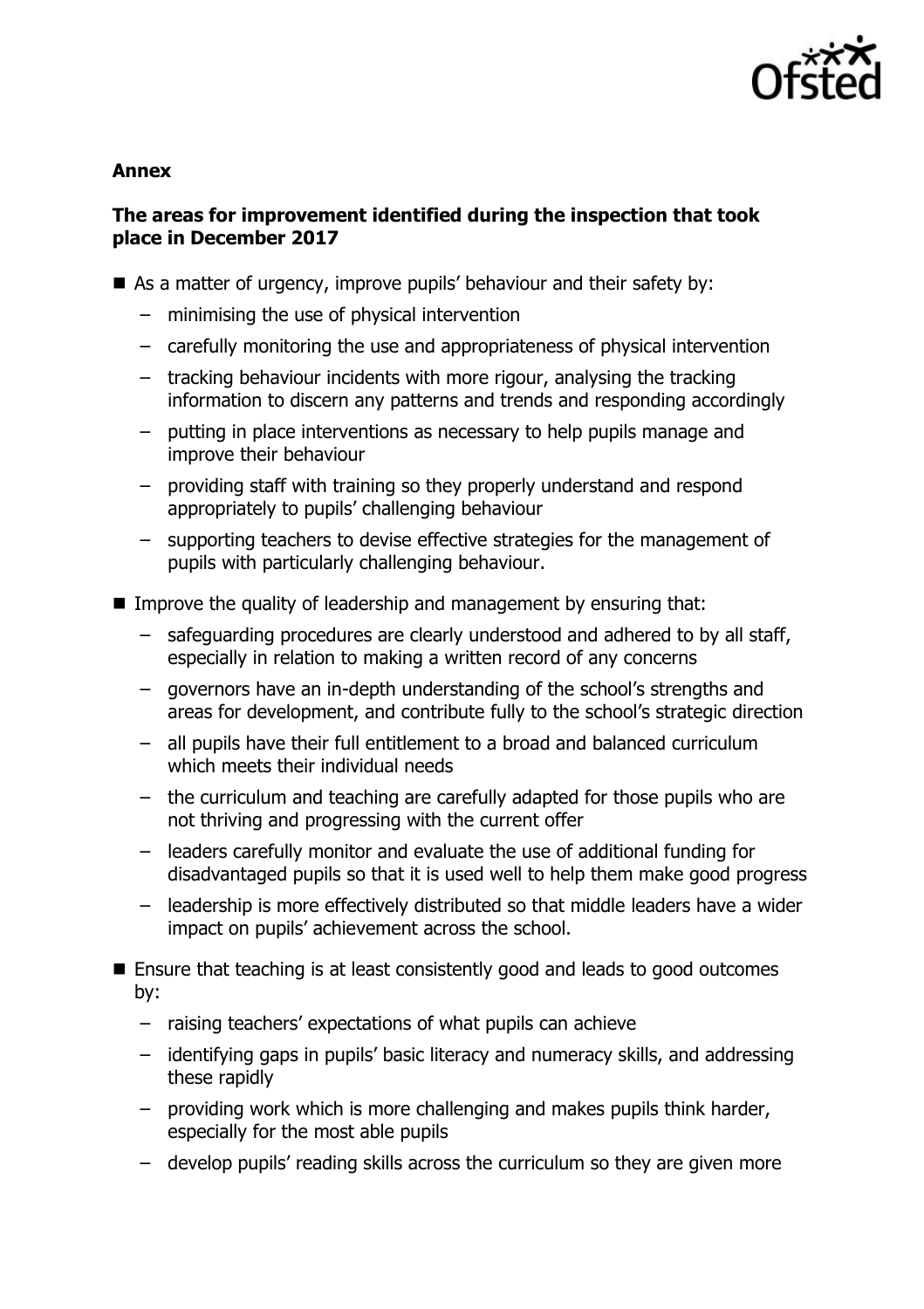

frequent opportunities to practise and improve their reading.

An external review of governance should be undertaken in order to assess how this aspect of leadership may be improved.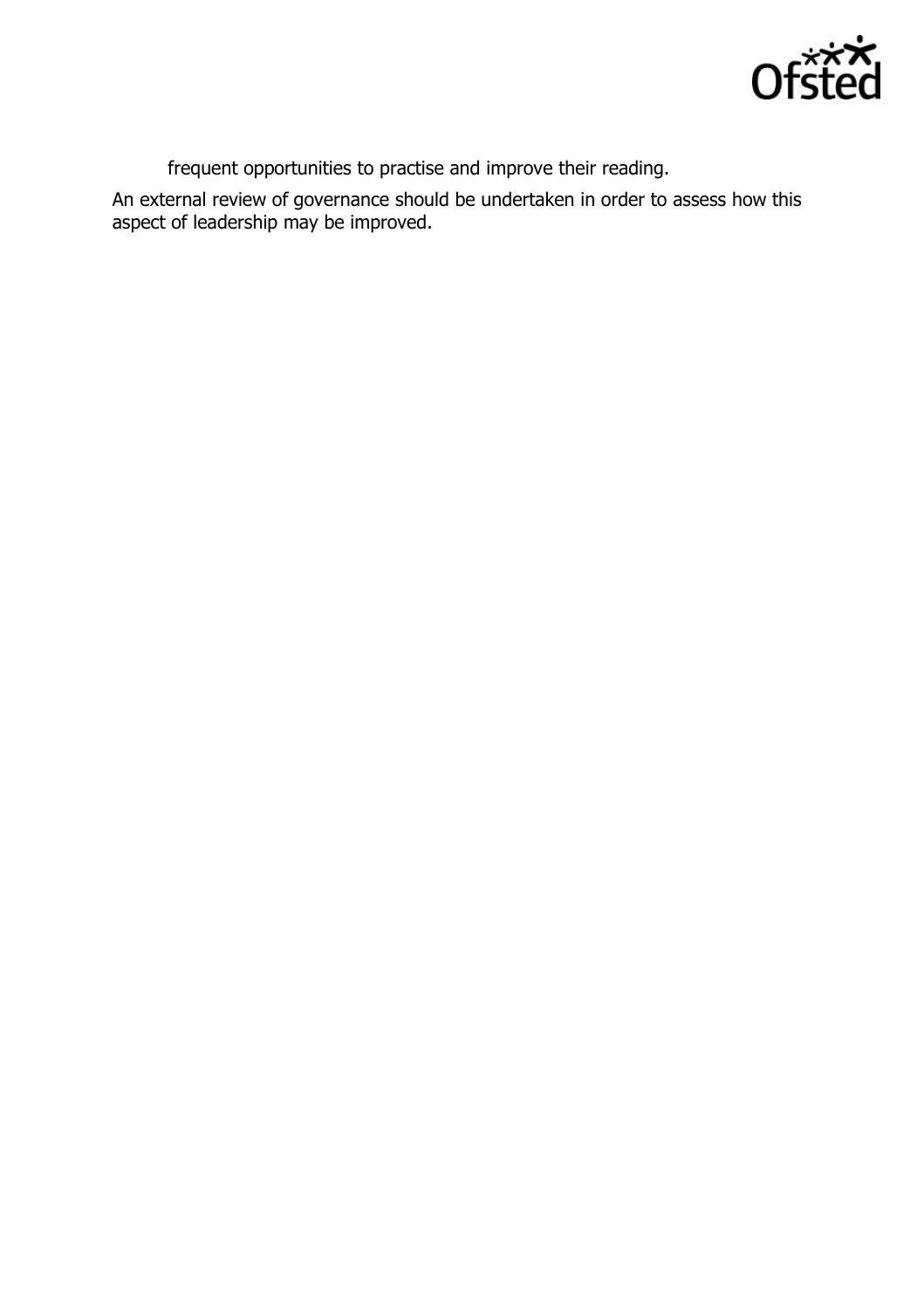

# **Report on the third monitoring inspection on 9 and 10 April 2019**

### **Evidence**

Inspectors met with the headteacher, deputy headteacher, the associate senior leader, two middle leaders, the pastoral team and a group of staff. The lead inspector met with the chair of the interim executive board (IEB) and the chief executive officer (CEO) of Forward Education Trust and spoke to a local authority school and governance officer. Inspectors visited all classes in the school, usually with senior leaders, and observed pupils' behaviour at breaktimes and lunchtimes. Inspectors were not able to speak with any parents and carers but considered the results of the school's most recent parent survey. Inspectors looked at a range of documentation including the school's post-Ofsted action plan; policies; information about progress and attainment, attendance, behaviour and exclusions; external monitoring reports and information available on the school's website. The lead inspector met with the headteacher and deputy headteacher in their capacity as designated and deputy designated safeguarding leads (DSL) and looked at safeguarding information, including checks on staff recruitment and pupils' files.

# **Context**

Since the last monitoring visit, staffing has remained relatively stable. The acting deputy headteacher has been appointed to the post permanently, and another class teacher has been appointed and is due to take up her post in the summer term. The school is currently advertising for a literacy leader which will have the potential to increase the capacity of middle leaders further. One member of the pastoral team has left, as has one teaching assistant. Two teaching assistants who previously worked at the school on a supply basis have been recruited to the school permanently. The associate senior leader concludes his work at the end of the spring term but will provide occasional support to the school in his new role of improvement adviser for the trust.

The local authority has agreed that the school will relocate to new premises within the city boundary. This is unlikely to happen before 2021. Staff feel unsettled by the changes as leaders are unable to provide any additional information until the project has full approval from the city council. Ongoing financial constraints continue to have an impact on the pace of the academy conversion. This is because the trust is working to mitigate the impact of the school's current financial position on other schools in the trust.

Leaders are currently working with the local authority to increase the number of pupils on the school's roll. Two additional mobile classrooms will be required to provide suitable accommodation for these pupils until the proposed new school is opened.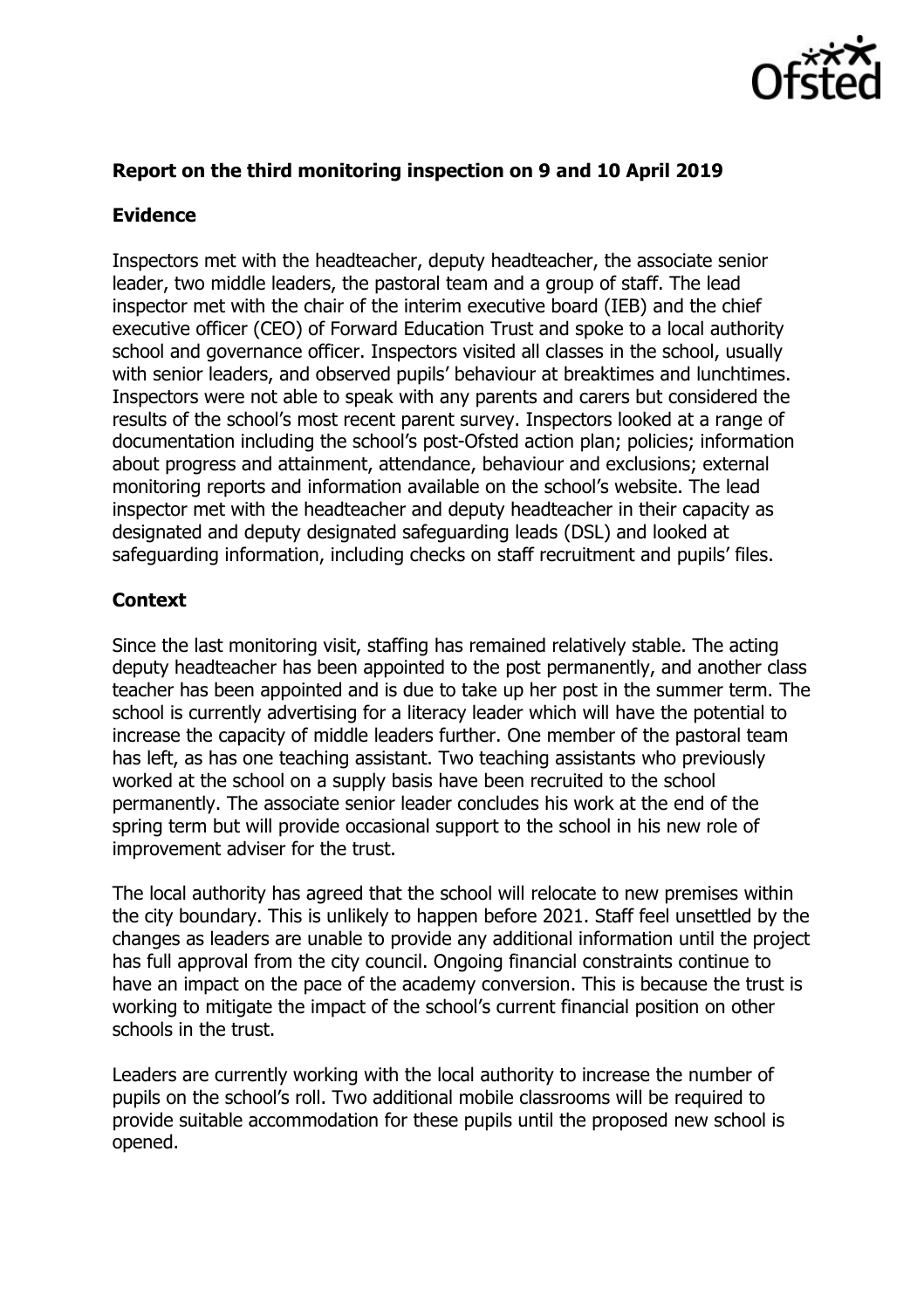

#### **The effectiveness of leadership and management**

The headteacher and deputy headteacher have ensured that the pace of improvement has been sustained since the last visit. There is now a clearer leadership structure to enable the school leaders to build on their current improvements. The CEO of the trust has provided invaluable support to the school to ensure that proposed staffing structures are sustainable. Well-planned professional development opportunities are improving staff's skills and ensuring that pupils receive the support they need. Despite the unsettling nature of the planned changes, there is still a real sense of optimism, shared by staff and leaders alike. This is because they perceive that the school is in a much better position than it has been for quite some time. The pastoral team, despite losing a member of staff, continue their proactive approach to supporting staff in managing pupils' behaviour. Senior leaders have modelled expectations well for this team and, as a result, the team now have the skills to work successfully, with only minimal oversight from senior leaders.

The IEB now has a full complement of members with a suitable range of skills to enable them to challenge and hold leaders to account. The board receives detailed information from school leaders to enable them to identify emerging and improving trends in all areas of the school's performance. While more time has now been allocated in meetings to allow members to focus on information about teaching, learning and outcomes, it is still not enough. The quality of teaching and learning is a priority area for improvement for the school and more time and attention needs to be dedicated to this area.

Safeguarding continues to be effective in the school. The headteacher has now assumed the role of DSL, supported by the deputy headteacher in her capacity of deputy DSL. Leaders now take a collaborative approach to managing any safeguarding concerns. Concerns continue to be followed up with rigour, and the strong relationships that leaders have built with other schools means that concerns can be followed through, even if a pupil has moved on. Safeguarding induction procedures for supply staff have improved. Staff attend daily briefings which often incorporate any safeguarding updates. Leaders keep staff well informed about any safeguarding concerns which may affect their day-to-day support for pupils. Leaders are due to move to an electronic recording system in the summer term to document any welfare concerns. Staff continue to be recruited safely, with suitable preemployment checks.

Leaders recognise that there is still insufficient planning of the use of pupil premium funding and plan to address this as a matter of urgency. The use of funding for children looked after is well documented, and support for this group of pupils is carefully thought out and targeted to meet individual needs.

Leaders' post-Ofsted action plan is not as relevant as it once was. The school currently lacks a formal self-evaluation, which could be used to inform more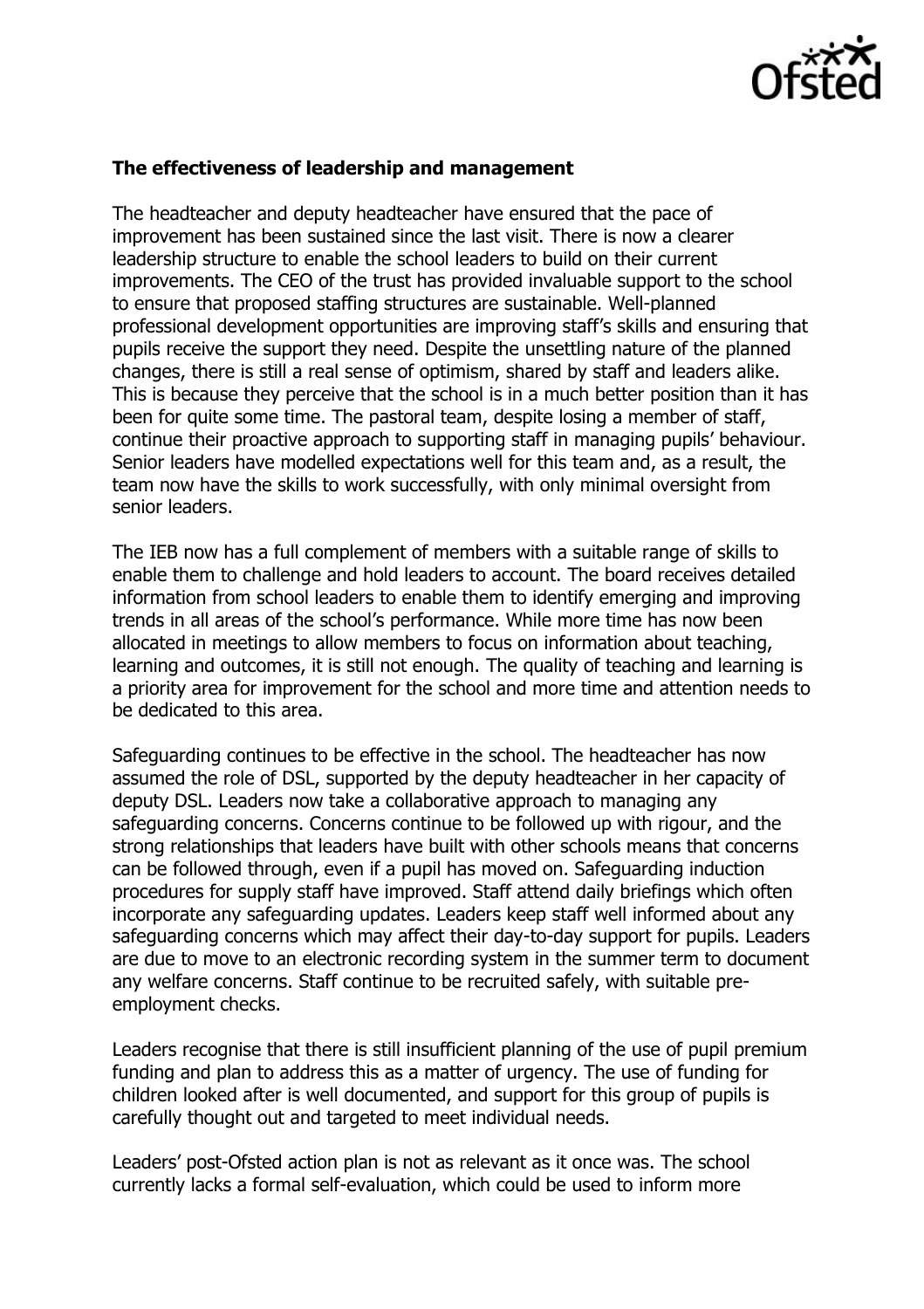

contemporary planning for school improvement.

The deputy headteacher continues to work to improve the quality of teaching and learning. Since the last visit, she has begun to work with two middle leaders to develop their skills in the monitoring and evaluation of their curriculum areas of responsibility. These middle leaders have now begun to carry out work scrutinies with some success and to develop their curriculum areas further. Due to being new to their roles, middle leaders are still reliant on guidance from senior leaders. However, they bring an enthusiasm to their new responsibilities and a desire to improve, appreciating the opportunities that they have been given.

The curriculum continues to provide an engaging range of learning opportunities for pupils, underpinned by leaders' clear rationale for the changes they have made, and the knowledge and skills they intend pupils to develop. The lifelong learning strand of the curriculum shows clearly planned learning opportunities that are developed following school assemblies, for example on themes such as internet safety. However, this careful planning is not yet consistent practice in all subjects. The implementation of the curriculum is more mixed and is dependent on teachers' abilities to put this into practice. Leaders recognise that more work is needed in order to ensure that teachers enable pupils to build on their prior knowledge in a systematic way.

The school's recent parent survey shows that parents are much more positive about the work of the school. Over half of the parents responded to the school's most recent survey, and indicated that their children were happy and safe at school. All said they would now recommend the school to another parent.

# **Quality of teaching, learning and assessment**

Excellent relationships and the now well-established routines and expectations make for a much-improved climate for learning. Staff use praise and reinforcement effectively to maintain pupils' focus and engagement in learning. Behaviour is managed well by staff in the classroom and as a result, little learning is disrupted.

As a result of the professional development that all staff have received, the teaching of phonics is much improved and is now done so in a systematic way. The daily phonics sessions are helping to improve pupils' reading skills quickly. Inspectors saw pupils gaining in confidence in their reading because they can decode and read words well. Reading books are well matched to pupils' phonic abilities. Staff are now more confident in their teaching of phonics and told inspectors that they can see the positive difference the teaching of phonics is making to pupils' reading skills.

The additional support planned for pupils who are making the least progress has been made much more effective since the last visit because it has been planned and delivered consistently well, and more frequently than previously. The intervention leader works closely with the deputy headteacher to identify pupils who need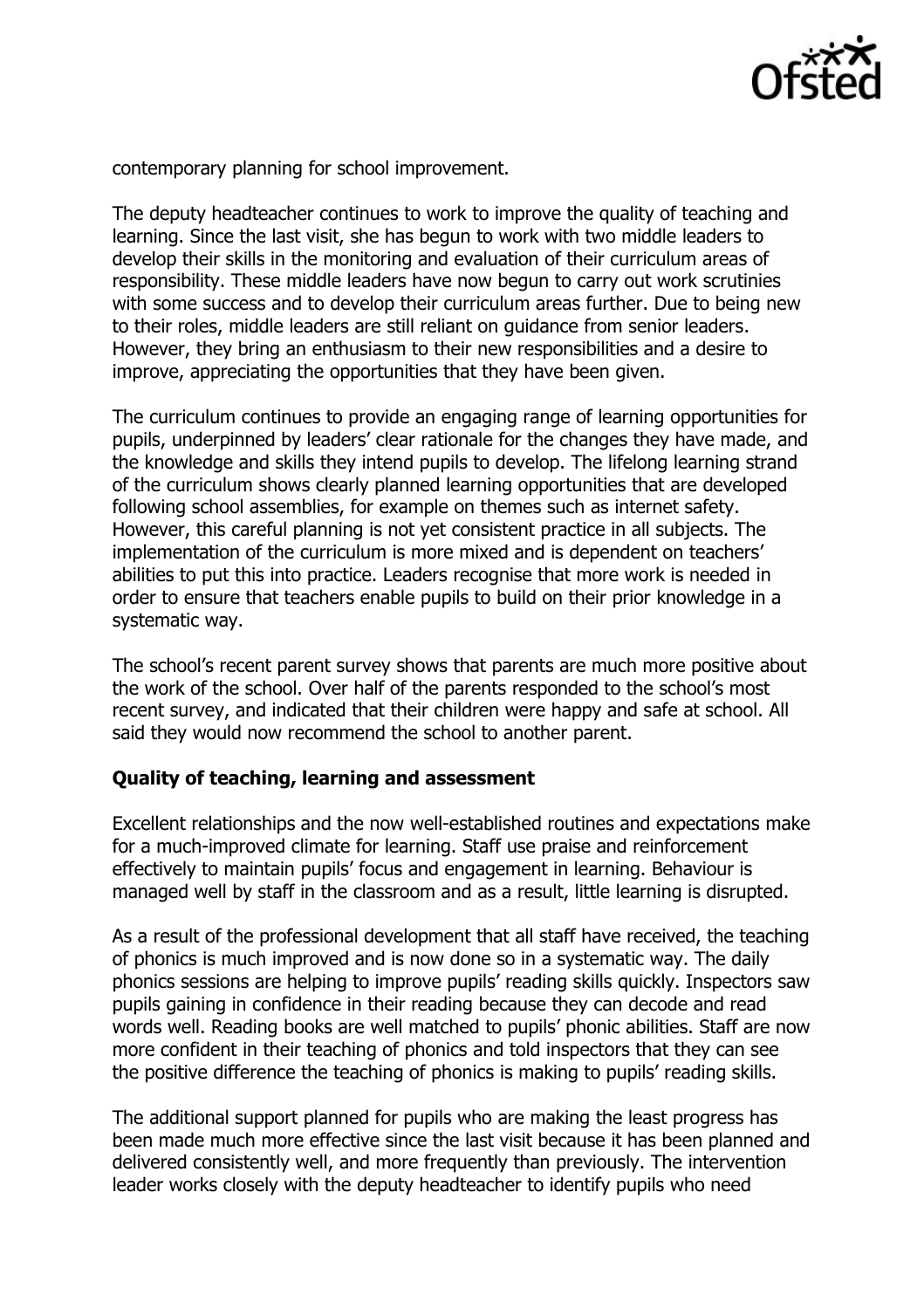

additional help, before liaising with the class teachers. This ensures that support is well matched to pupils' needs and complements the learning which takes place in the classroom. Assessment information and pupils' work show the positive impact that this support has had for pupils in their literacy and mathematics development.

Teachers are now more confident to create a culture that enables pupils to make mistakes in their work because it helps them learn about what went wrong. Inspectors saw pupils working confidently, correcting their own work without a fuss if they had made a mistake.

While the quality of teaching and learning is an improving picture, there remains too much inconsistency in teachers' practice. Overall, practice in the lower school is stronger because teachers plan lessons that are better matched to pupils' abilities. As a result, pupils are better engaged and making progress in their learning. Where teaching and learning is weaker, pupils are not learning because the purpose of the session is not clear, or what is delivered is too easy or too hard. Some class teachers must cater for a wide range of abilities, and for these groups whole-class teaching is less successful because it does not cater for pupils' differing abilities.

Leaders are in the process of moving to a new assessment system to better capture information about pupils' progress and attainment. However, a scrutiny of pupils' work shows that teachers are not using information about what pupils know and can do to plan learning that matches pupils' abilities well enough. Teachers do not have a deep enough subject knowledge, particularly in mathematics, about how pupils' knowledge and understanding of concepts develops over time. As a result, pupils are often presented with tasks that they are unable to complete without significant support. This is because they do not have the prior knowledge to support their understanding of key mathematical concepts.

#### **Personal development, behaviour and welfare**

Further improvements in pupils' behaviour mean that Skilts is now a much calmer, more orderly school. From the moment they arrive, pupils are warmly welcomed into school and enjoy breakfast before beginning lessons. Behaviour is managed consistently well in class and around the school because staff and pupils have developed strong relationships.

Physical interventions are reducing further. Last year, interventions took place, on average, 28 times per week. Currently, this has reduced to six per week. Inspectors saw that when interventions take place, they are carried out sensitively and for the shortest time possible. A downward trend is also evident in the number of serious incidents taking place.

The introduction of the 'golden ticket' scheme, which further reinforces the 'going for gold' system, has contributed to improvements in pupils' behaviour. Pupils are motivated to work for a golden ticket, awarded for improved behaviours for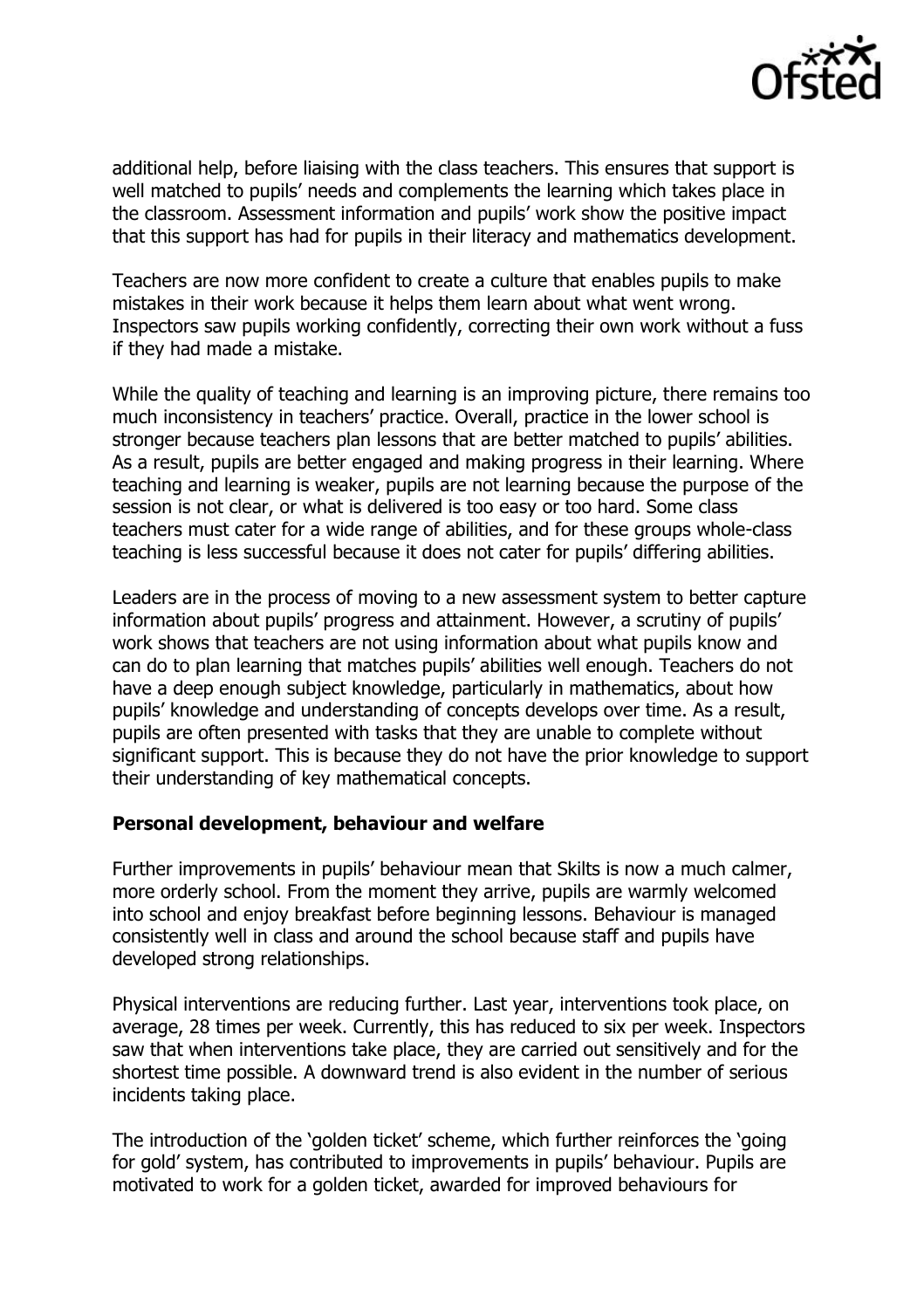

learning. They talked enthusiastically to inspectors about how they can collect and exchange them for a trip to the cinema, or to a theme park, for example. Leaders use the golden ticket system as another benchmark to monitor good behaviour.

The pastoral team's meticulous analysis of information about pupils' behaviour enables them to share information with staff purposefully. For example, staff are told when a pupil may have just missed out on a ticket, or a pupil has earned a ticket for the first time. This enables staff to offer additional support and encouragement on an individual basis, which impacts positively on behaviour in the classroom and around the school.

The curriculum enables pupils to learn about risks to their personal safety, and how to keep themselves safe. Pupils have benefited from learning about important topics such as internet safety, knife crime, gang violence and hate crime. This work has been supported by external visitors to the school. Inspectors heard pupils debating the meaning of hate crimes in a personal, social and health education lesson. They showed that they had some understanding of hate crimes based on a person's race or disability.

Attendance at school continues to improve. Just under a quarter of pupils are now persistently absent, which is a reduction of 50% on last year's figures. Nearly half of the pupils attend school for at least 95% of the time. The well-organised approach to managing and rewarding attendance, along with the more engaging curriculum, means that pupils are keen to attend school.

Fixed-term exclusions are now rarely used. Since November 2018 there has only been one fixed-term exclusion, when there were 14 last year. There have been no permanent exclusions.

Some pupils' poorer attendance is out of the school's control. For example, the local authority, who provides transport for pupils to the school, does not provide any relief cover for transport guides. As a result, if a guide is absent, some pupils are removed from the route for that day to ensure pupils' safety. The location of the school does not make it easy for parents who rely on public transport to bring their children to school when this occurs.

# **Outcomes for pupils**

The school's progress information from the autumn term reflects an improving picture in writing and mathematics, as seen in pupils' books. Currently, progress is not as strong in reading because the recent improvements in phonics teaching are only likely to be seen in the school's assessment information for the spring term, which has not been produced yet. The progress that pupils with autistic spectrum disorder (ASD) make is stronger than the progress made by pupils overall. Leaders attribute this improved progress to staff training in ASD and changes to the classroom environments to make them more ASD friendly.